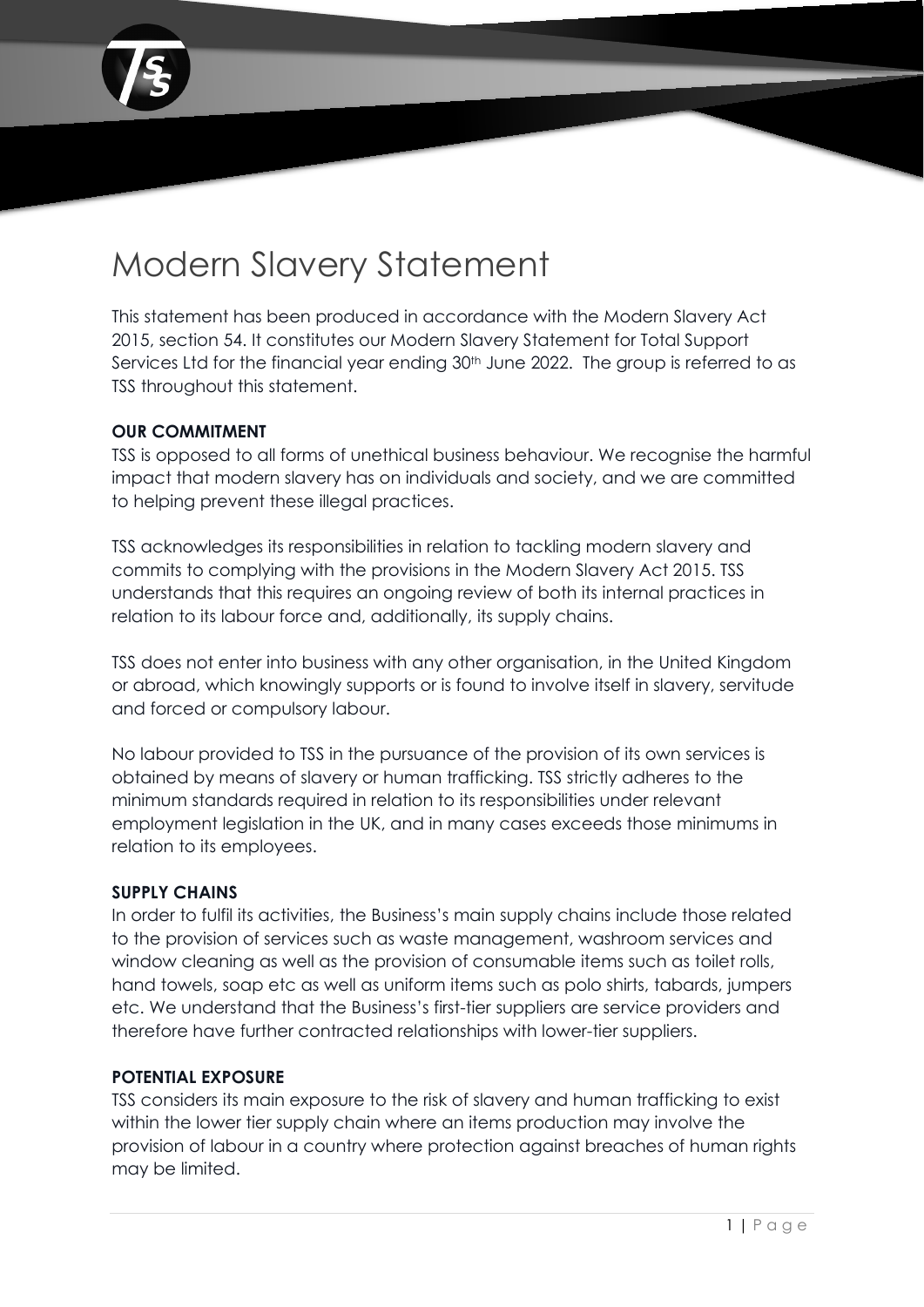

In general, TSS considers its exposure to slavery/human trafficking to be relatively limited. Nonetheless, it has taken steps to ensure that such practices do not take place in its business nor any organisation that supplies goods and/or services to it.

# **STEPS**

TSS carries out due diligence processes in relation to ensuring slavery and/or human trafficking does not take place in its organisation or supply chains, including conducting a review of the controls of its suppliers.

TSS has not, to its knowledge, conducted any business with another organisation which has been found to have involved itself with modern slavery.

In accordance with section 54(4) of the Modern Slavery Act 2015, TSS has taken the following steps to ensure that modern slavery is not taking place:

- Reviewing supplier contracts to include termination powers if the supplier is, or is suspected, to be involved in modern slavery
- Reviewing supplier policies to ensure that they are up to date and relevant
- Ensuring staff are aware of the Business's zero-tolerance policy towards modern slavery
- Providing training to employees to ensure they understand all forms of modern slavery and how to confidentially report any suspicions of modern slavery in the workplace

If modern slavery is exhibited or suspected by TSS originating from a supplier:

- The supplier is to be immediately suspended as an approved supplier
- Further checks made with the supplier to confirm or deny any suspicions
- If suspicions are founded, then the supplier is to be removed from our approved supplier list
- In addition, any customer or supplier found to be in breach of the Modern Slavery Act 2015, may have contracts which exist between TSS and the supplier cancelled

### **KEY PERFORMANCE INDICATORS**

TSS has set the following key performance indicators to measure its effectiveness in ensuring modern slavery is not taking place in TSS or its supply chains.

• All staff in TSS to be fully conversant with its modern slavery policy and signed off within the HR system that they have completed this task